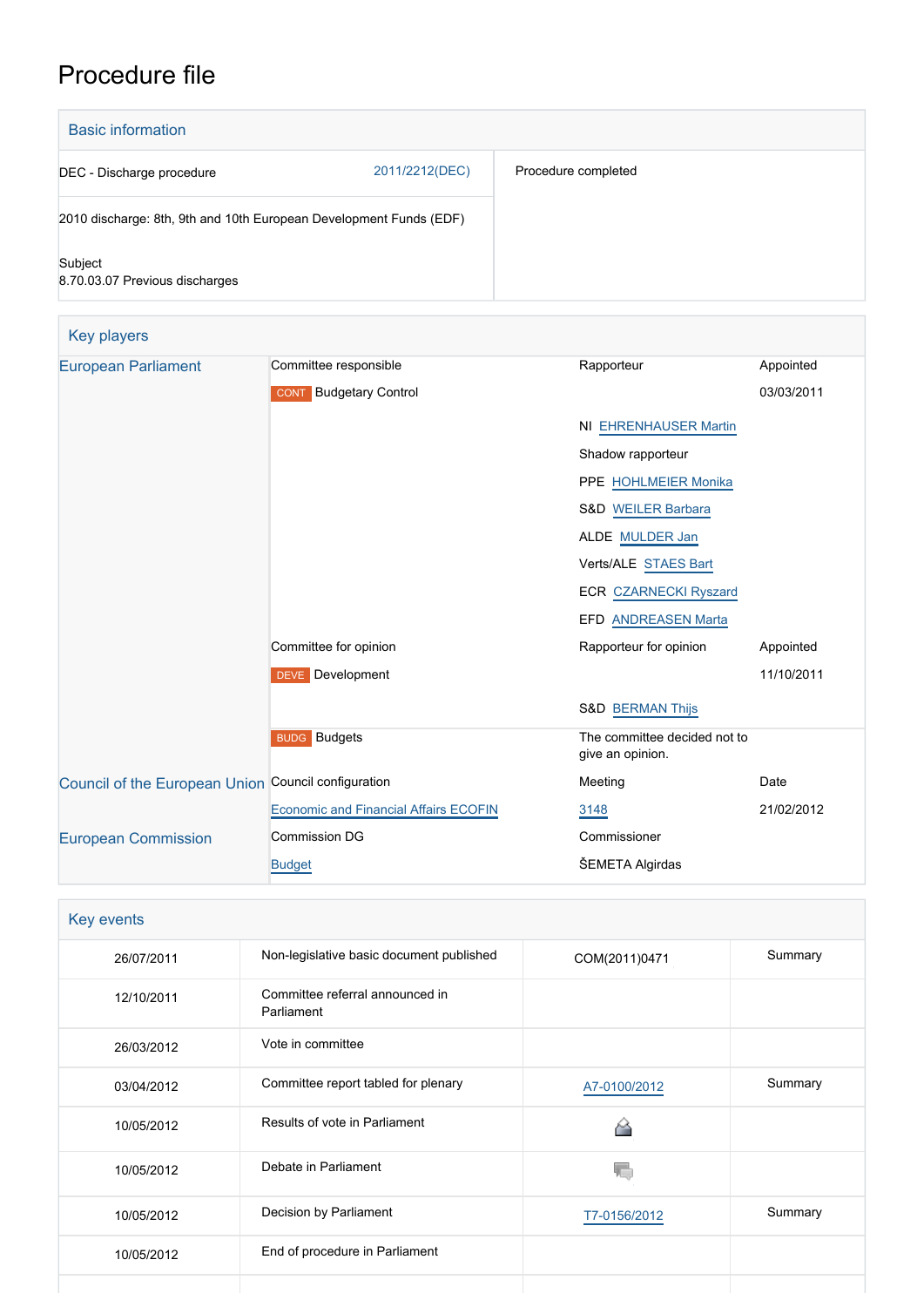| <b>Technical information</b> |                           |
|------------------------------|---------------------------|
| Procedure reference          | 2011/2212(DEC)            |
| Procedure type               | DEC - Discharge procedure |
| Other legal basis            | Rules of Procedure FP 159 |
| Stage reached in procedure   | Procedure completed       |
| Committee dossier            | CONT/7/07173              |

#### Documentation gateway

| Non-legislative basic document                         |             | COM(2011)0471                                | 26/07/2011 | <b>EC</b>  | Summary |
|--------------------------------------------------------|-------------|----------------------------------------------|------------|------------|---------|
| Court of Auditors: opinion, report                     |             | N7-0106/2011<br>OJ C 326 10.11.2011, p. 0251 | 01/09/2011 | CofA       | Summary |
| Committee draft report                                 |             | PE475.759                                    | 06/02/2012 | EP         |         |
| Supplementary non-legislative basic<br>document        |             | 05458/2012                                   | 07/02/2012 | <b>CSL</b> | Summary |
| Supplementary non-legislative basic<br>document        |             | 05459/2012                                   | 07/02/2012 | CSL        | Summary |
| Supplementary non-legislative basic<br>document        |             | 05460/2012                                   | 07/02/2012 | <b>CSL</b> | Summary |
| Committee opinion                                      | <b>DEVE</b> | PE478.625                                    | 01/03/2012 | EP         |         |
| Amendments tabled in committee                         |             | PE483.643                                    | 06/03/2012 | EP         |         |
| Committee report tabled for plenary, single<br>reading |             | A7-0100/2012                                 | 03/04/2012 | EP         | Summary |
| Text adopted by Parliament, single reading             |             | T7-0156/2012                                 | 10/05/2012 | EP         | Summary |

#### Final act

 [Decision 2012/560](https://eur-lex.europa.eu/smartapi/cgi/sga_doc?smartapi!celexplus!prod!CELEXnumdoc&lg=EN&numdoc=32012D0560) [OJ L 286 17.10.2012, p. 0123](https://eur-lex.europa.eu/legal-content/EN/TXT/?uri=OJ:L:2012:286:TOC) Summary

### 2010 discharge: 8th, 9th and 10th European Development Funds (EDF)

#### PURPOSE: to present the final accounts of the 8th, 9th and 10th European Development Funds (EDF) for the financial year 2010.

CONTENT: this Communication presents the final accounts of the 8th, 9th and 10th EDF which, in accordance with the relevant provisions of the EDF, must be submitted to the European Parliament, the Council, and the Court of Auditors.

The document also includes a note accompanying the accounts in which the accounting officer in charge of the EFD audit certifies that the accounts present a true and fair view of the financial position of the European Development Funds in all material aspects (signed declaration of assurance).

1. EDF objectives and implementation: the Communication recalls that the EDF is the main instrument for providing Union aid for development cooperation to the African, Caribbean and Pacific (ACP) States and Overseas Countries and Territories (OCTs). The 1957 Treaty of Rome made provision for its creation with a view to granting technical and financial assistance, initially limited to African countries which at that time were still colonised and with which some Member States had historical links.

The EDF is not funded by the European Union's budget. It is funded by the Member States, subject to its own financial regulation and managed by a specific committee. The European Commission is responsible for the financial implementation of the operations carried out with EDF resources and the European Investment Bank (EIB) manages the Investment Facility.

During the period 2008-2013, the geographic aid granted to ACP States and OCTs will continue to be mainly funded by the EDF. Each EDF is usually concluded for a period of around five years. Since the conclusion of the first partnership convention in 1964, the EDF programming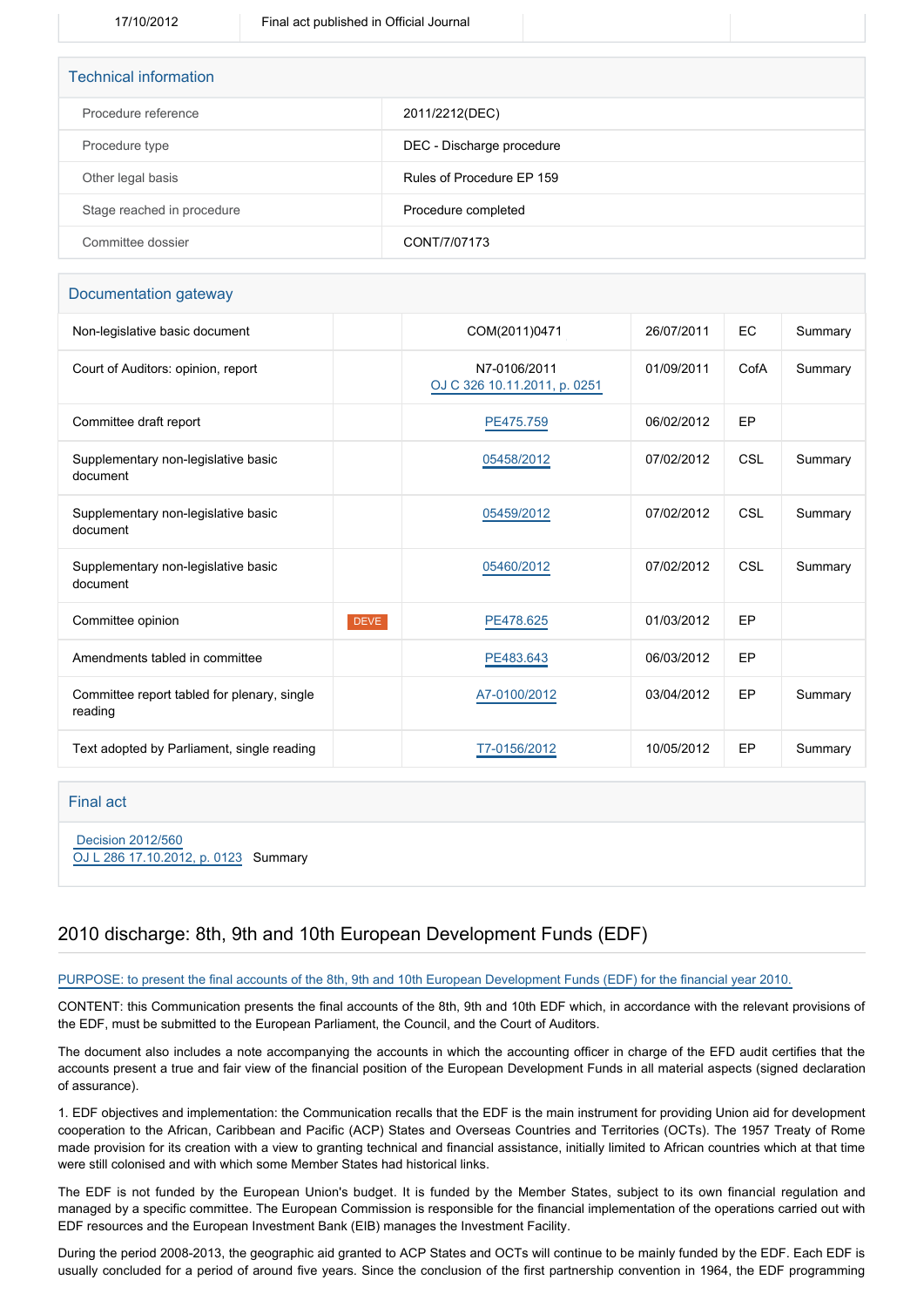cycles have generally followed the partnership agreement/convention cycles. Each EDF is governed by its own Financial Regulation which imposes the preparation of financial statements for each individual EDF. Accordingly, financial statements are prepared separately for each EDF in respect of the part that is managed by the European Commission. These financial statements are also presented in an aggregated way so as to provide a global view of the financial situation of the resources for which the European Commission is responsible.

Within the framework of the Cotonou agreement, the Investment Facility was established. This Investment Facility is managed by the European Investment Bank and is used to support private sector development in the ACP States by financing essentially but not exclusively private investments. The Facility is designed as a renewable fund, so that loan repayments can be reinvested in other operations, thus resulting in a self-renewing and financially independent Facility. As the Investment Facility is not managed by the European Commission, it is not consolidated in the first part of the annual accounts the financial statements of the 8th, 9<sup>th</sup> and 10th EDFs and the related report on financial implementation. The financial statements of the Investment Facility are included as a separate part of the annual accounts to provide a full picture of the development aid of the EDF.

Implementing the EDF resources: the vast majority of financial resources awarded to ACP States and OCTs through the EDF are grants. At the beginning of each EDF, the European Union informs the ACP States and the OCTs about the level of grants which should be available to them over the period of the fund. The beneficiary country develops a cooperation strategy while or after holding consultations with its development partners (donors). A National Indicative Programme (NIP) is then drawn up to implement the cooperation strategy.

Audit and discharge: the EDF annual accounts and resource management are overseen by its external auditor, the European Court of Auditors, which draws up an annual report for the Council and the European Parliament. The Court's main task is to conduct an external, independent audit of the EDF annual accounts. The final control is the discharge of the financial implementation of the EDF resources for a given financial year. The European Parliament is the discharge authority of the EDF. This means that following the audit and finalisation of the annual accounts it falls to the Council to recommend and then to the Parliament to decide whether to grant discharge to the Commission for the financial implementation of the EDF resources for the preceding financial year. This decision is based on a review of the accounts and the annual report of the Court of Auditors (which includes an official statement of assurance) and replies of the Commission, and also following questions and further information requests to the Commission.

The discharge represents the political aspect of the external control of financial implementation and is the decision by which the European Parliament, acting on a Council recommendation, "releases" the Commission from its responsibility for management of the financial implementation of a given financial year. This discharge procedure may produce one of two outcomes: the granting or postponement of the discharge.

(2) Financial implementation of the EDF in 2010: in 2010, the 8th, 9th and 10th EDFs were implemented simultaneously. Each EDF agreement is usually concluded for a period of around 5 years, whereby the programming cycles generally follow the partnership agreement/convention cycles. Although funds for each EDF are committed over a period of five years, payments can be made over a longer period.

- Total contributions received from Member States in 2010 for all EDFs: EUR 23 879 million (the initial allocation for the 9th EDF was originally totalled at EUR 10 555 million);
- Amount of the 10th EDF: the 10th EDF covers the period 2008-2013 and has a total budget of EUR 22 682 million. Of this amount, EUR 21.966 million were allocated to ACP countries, EUR 286 million allocated to the OCT; EUR 430 million for the Commission to finance the costs arising from the programming and implementation of 10th EDF resources.
- RAL (outstanding commitments): the outstanding budgetary commitments correspond to the amount of open commitments for which payments have not yet been paid?. At 31.12.2010, the outstanding budgetary commitments not yet paid amounted to EUR 5.991 billion.

The document contains a table showing the aggregated use of EDF resources at 31 December 2010, which are as follows:

EDF aggregated accounts at 31.12.2010:

- 8th: EUR 10 702 million;
- 9th: EUR 16 482 million;
- 10th: EUR 21 609 million.

This comes to a global amount for all the EDFs totalling EUR 48 792 million. The report details in a series of tables the way in which these amounts were spent throughout 2010.

### 2010 discharge: 8th, 9th and 10th European Development Funds (EDF)

PURPOSE: to present the 2010 report of the Court of Auditors on the implementation of the 8<sup>th</sup>, 9<sup>th</sup> and 10<sup>th</sup> European Development Funds (EDFs).

CONTENT: pursuant to the tasks and objectives conferred on the Court of Auditors by the Treaty on the functioning of the European Union (TFEU), it provides, as part of the discharge procedure, both the European Parliament and the Council, with a Statement of Assurance regarding the reliability of the accounts and the legality and regularity of the underlying transactions of each EU institution, body or agency, based on an independent external audit.

The audit also focused on the financial implementation of the EDFs.

The main conclusions of the Court are contained in a "statement of assurance" whose main elements can be summarised as follows:

#### Statement of Assurance:

Reliability of the accounts: the Court concludes that the EDFs accounts for the financial year ending 31 December 2010 fairly present, in all material respects, the financial position of the EDFs and the results of their operations and cash flows for the year then ended, in accordance with the provisions of the Financial Regulation and the accounting rules adopted by the accounting officer.

Legality and regularity of the underlying transactions: as in 2009, EuropeAids transactional ex-post controls and the Courts own controls identified a still high frequency of encoding errors. While the Courts audit of the financial statements did not reveal material error due to such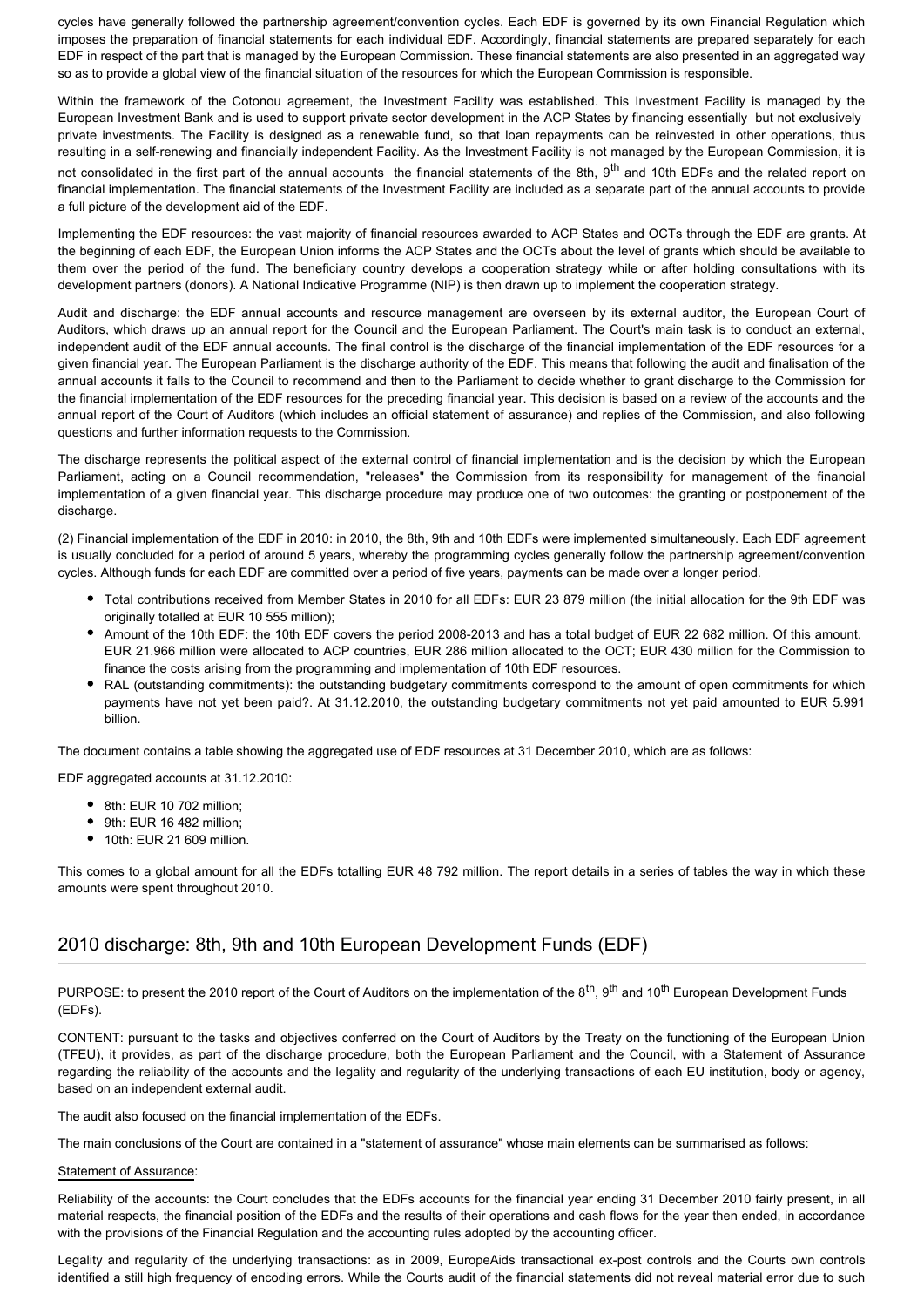errors, these remain a source of concern as they may affect the accuracy of data used for the preparation of the annual accounts, in particular with respect to the annual cut- off exercise at year-end. Such errors also affect the reliability of EuropeAid financial management data. The Courts audit of commitments did not find any material error. However, individual commitments made for projects implemented under the decentralised management mode were affected by a significant frequency (four out of 14) of non-quantifiable errors regarding compliance with tendering rules and legal deadlines for the signature of contracts. As regards the regularity of transactions, the Courts testing of the sample of payments found 27% to be affected by error. The most likely error estimated by the Court is 3.4 %.

Control systems: the Courts audit revealed that the supervisory and control systems are partially effective in ensuring the regularity of payments.

The Courts recommendations: as noted in previous Annual Reports on the EDFs, EuropeAid has set up a comprehensive control strategy, but weaknesses remain in certain areas. At the end of 2010, EuropeAid launched an Action Plan for a strengthened EuropeAid management and control pyramid.

For 2010, the Court recommends that EuropeAid should finalise the following actions foreseen in its Action Plan:

- develop a key indicator for the estimated financial impact of residual errors after all ex-ante and ex-post controls have been implemented;
- assess the cost-effectiveness of the various controls, notably of the transactions ex-post control systems;
- strengthen the effectiveness of project monitoring, including on-the-spot visits, on the basis of multiannual monitoring and evaluation plans.

The Court also recommends that EuropeAid should:

- review the reliability of certificates from external supervisors, audits and expenditure verifications;
- introduce management information systems to better monitor the follow-up of results from on-the-spot visits, external audits and expenditure verifications;
- link the CRIS Audit and CRIS Recovery Orders information systems;
- continue;
- as regards budget support, ensure that Delegations consistently apply the new format and scheme for Delegations annual reporting on reforms of public finance management systems in recipient countries so as to provide a structured and formalised demonstration of public finance management progress.

The report includes a part establishing the amounts of financial implementation in figures for the financial year 2010:

The report confirms in particular the following amounts:

- Cumulative use of EDF resources: EUR 48 792 million.
- $\bullet$ Global commitments: EUR 37 778 million.
- Individual commitments: EUR 32 324 million.
- Payments: EUR 26 334 million.
- Outstanding payments: EUR 11 444 million.
- Available balance: EUR 11 014 million.

### 2010 discharge: 8th, 9th and 10th European Development Funds (EDF)

#### Council Recommendation : 9th EDF

Having examined the revenue and expenditure account and the balance sheet relating to the operations of the ninth EDF as at 31 December 2010, and the Annual Report of the Court of Auditors on the activities funded by the eighth, ninth and tenth European Development Funds (EDFs), concerning the financial year 2010, together with the Commission's replies, the Council recommends that the European Parliament give the Commission a discharge in respect of the implementation of the operations of the ninth EDF for the financial year 2010.

Given that the Council considers that the overall implementation by the Commission of the operations of the ninth EDF during the financial year 2010 has been satisfactory, this recommendation is not accompanied by any further observations.

### 2010 discharge: 8th, 9th and 10th European Development Funds (EDF)

#### Council Recommendation : 8th EDF

Having examined the revenue and expenditure account and the balance sheet relating to the operations of the eighth EDF as at 31 December 2010, and the Annual Report of the Court of Auditors on the activities funded by the eighth, ninth and tenth European Development Funds (EDFs), concerning the financial year 2010, together with the Commission's replies, the Council recommends that the European Parliament give the Commission a discharge in respect of the implementation of the operations of the eighth EDF for the financial year 2010.

Given that the Council considers that the overall implementation by the Commission of the operations of the eighth EDF during the financial year 2010 has been satisfactory, this recommendation is not accompanied by any further observations.

### 2010 discharge: 8th, 9th and 10th European Development Funds (EDF)

#### Council Recommendation : 10th EDF

Having examined the revenue and expenditure account and the balance sheet relating to the operations of the tenth EDF as at 31 December 2010, and the Annual Report of the Court of Auditors on the activities funded by the eighth, ninth and tenth European Development Funds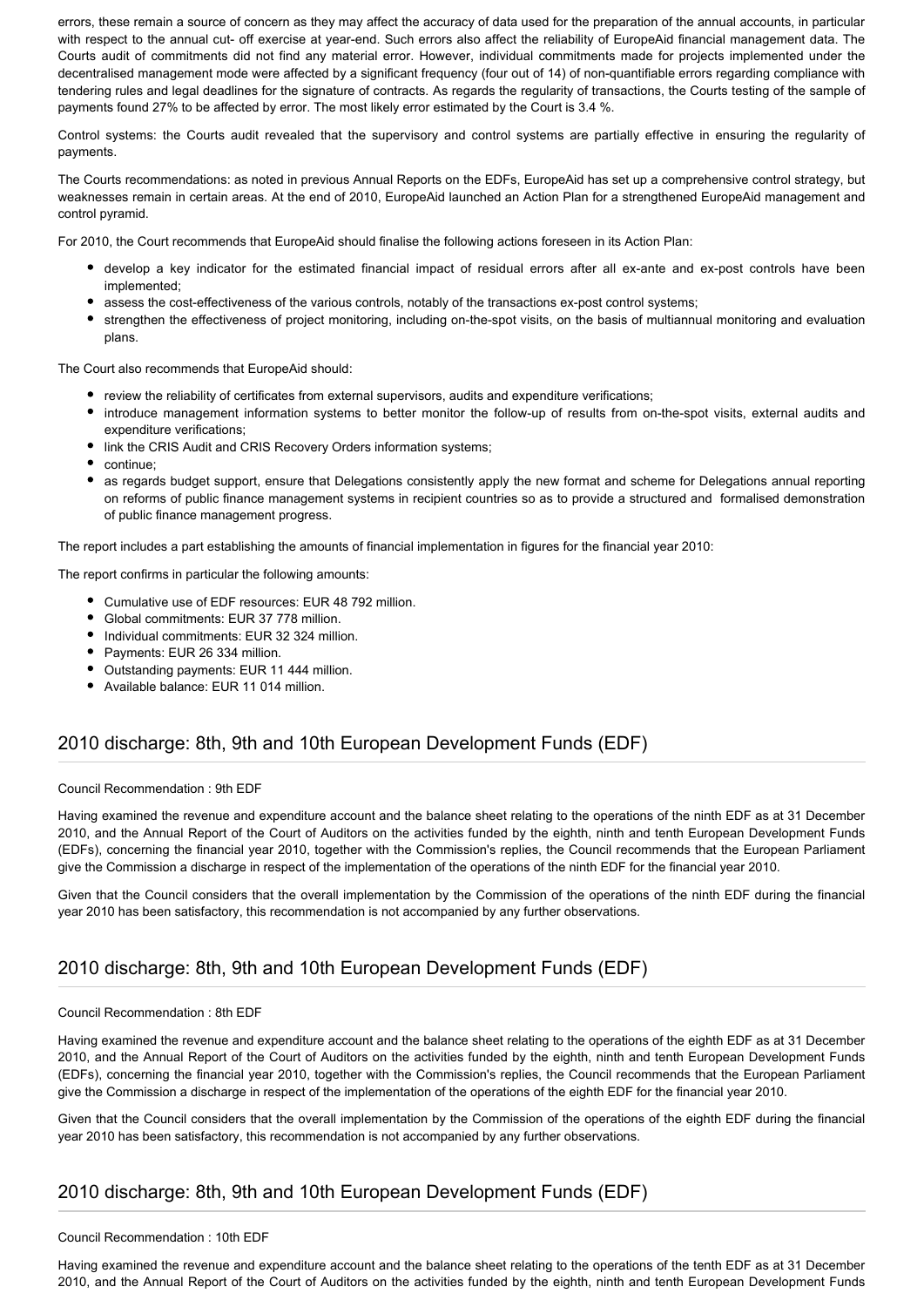(EDFs), concerning the financial year 2010, together with the Commission's replies, the Council recommends that the European Parliament give the Commission a discharge in respect of the implementation of the operations of the tenth EDF for the financial year 2010.

Given that the Council considers that the overall implementation by the Commission of the operations of the tenth EDF during the financial year 2010 has been satisfactory, this recommendation is not accompanied by any further observations.

# 2010 discharge: 8th, 9th and 10th European Development Funds (EDF)

The Committee on Budgetary Control adopted the report by Martin EHRENHAUSER (NI, AT) on discharge to be granted to the Commission in respect of the implementation of the budget of the Eighth, Ninth and Tenth European Development Funds (EDFs) for the financial year 2010. The committee also called on Parliament to approve the closure of the accounts for the implementation of these EDFs for 2010. They make a number of recommendations that need to be taken into account when the discharge is granted.

Members firstly recall that the European Development Fund (EDF) is the Unions most important financial instrument for development cooperation with the ACP States. They also recall that the total amount of aid channelled through the EDF is undergoing a considerable increase as the amount of Union aid under the Tenth EDF for the period 2008 to 2013 has been set at EUR 22.682 billion which represents a 37 % nominal increase per year compared with the financial allocations under the Ninth EDF, and that, while the EDF disbursements have doubled from 2000 to 2010, the problem of absorption capacity persists.

Structure of the EDF: Members recall that the EDF is implemented through projects and budget support, whereas in 2010 66 % of the funds flowed into projects and 34 % were channelled via budget support. In 2010, 49 % of payments from the EDF were managed under centralised management, i.e. the Commission implemented the aid activities directly, 11 % of the payments were managed under joint management, i.e. via international organisations such as the United Nations Organisation and the World Bank. 40 % of the payments were managed under decentralised management, i.e. the Commission entrusted certain implementation tasks to the authorities of the beneficiary countries.

Members note with satisfaction the record high in gross payments and the commitment rate of close to 50 % halfway through the Tenth EDF but reiterate their concern that Parliament does not have the right to scrutinise EDF operations in the same way as it does for other aid instruments such as the Development Cooperation Instrument (DCI).

EDF budgetisation: Members reconfirm their position of supporting EDF budgetisation. They strongly believe that this is an indispensable step towards strengthening the democratic control, the accountability, and the transparency of funding and towards providing more coherence in Union policy concerning ACP countries. Budgetisation would reduce transaction costs and would simplify reporting and accounting requirements by having only one set of administrative rules and decision-making structures instead of two. In particular, they regret that no provision has been made in this regard in the future financial framework and insist on the EDFs budgetisation no later than 2020.

Statement of Assurance: Members make the following remarks in relation to the Court of Auditors Statement of Assurance:

- Reliability of the accounts: they welcome the opinion of the Court of Auditors that the final annual accounts of the Eighth, Ninth and Tenth EDFs present fairly, in all material respects, the financial position of the EDFs as of 31 December 2010, in spite of the high frequency of encoding errors, in particular with regard to Europe Aids financial management;
- Regularity of transactions: they note that the revenue and commitments are free from material error (3.4% which is above the materiality threshold of 2%). They are especially worried over the increase in badly performing projects in 2010 (12,6 %, versus 11 % in 2009) and the persistently high frequency of errors in commitments under decentralised management. They call on the Commission to enhance ex-ante controls to prevent non-quantifiable errors and possible losses as a result of non-compliance with the bank guarantee rules.

Residual errors: Members recall that Europe Aid is still working on a key indicator for the estimated financial impact of residual errors after all ex-ante and transactional ex-post controls have been carried out. They regret the lack of compatibility between the Court of Auditors' estimation of the most likely error rate based on the annual approach of the Court of Auditors and current methodology, on one hand, and the Commission's practice to refer to the net residual error rate covering more than one year, on the other hand. They believe that the approach based on the residual error rate in its current form does not provide comparable data for the annual discharge procedure and call for the completion of the process of developing the key indicator to estimate the financial impact of residual error within the set timeframe, i.e. by 2013.

Overall assessment of the effectiveness of supervisory and control systems: Members regret the Court of Auditors' finding that the overall supervisory and control systems of the EDFs managed by the Commission are only partially effective (particularly for the central services of Europe Aid and the Unions delegations). They call for the strengthening of the institutional capacity in the National Authorising Officer's administration by providing additional financial training and targeted guidance. In particular, they call for a strengthening of staff and human resources. Noting the efforts made by the Commission to improve the supervisory and control systems of EuropeAid, they expect the Commission to inform the competent committees of the Parliament on the measures taken to remedy the problems. They urge the Commission to increase the level of information regarding the implementation of the EDF at national and regional level in the ACP countries and to ensure better visibility for all Union-funded activities overseas.

Competences of the Commission and the EEAS in the implementation of Union development assistance: Members note that 2010 was the year when the EEAS took shape and commenced operation. They reiterate their concerns that the initial division of competences between the Commission and EEAS staff in the Union Delegations gave rise to confusion and justified criticism. Measures are called for in this regard, as well as greater transparency vis-à-vis Parliament.

Budget support: Members recall the Court of Auditors found in its Annual Report on the EDFs concerning the financial year 2010 that budget support payments were affected by a high frequency of non-quantifiable errors in 2010 - 35 %, as high as it was in 2009, showing persistently high levels of errors in budget support payments. They recall that budget support has been used as an aid modality for almost two decades by the Commission and, although acknowledging its potential advantages, they believe that it is not the right answer to every situation. In fact, this aid modality is meaningful only if it provides sufficient transparency, accountability and effectiveness. Members call on the Commission to concentrate on the effectiveness of the programmes by checking results against indicators. Members call on the Commission to continue its efforts to substantiate its decisions concerning the eligibility of budget support and to ensure that all financing agreements provide a comprehensive and clear basis for the assessment of compliance with payment conditions. They stress the double accountability for the budget support: between the donorand the partner country and between the partner state and its citizens. They recall that public finance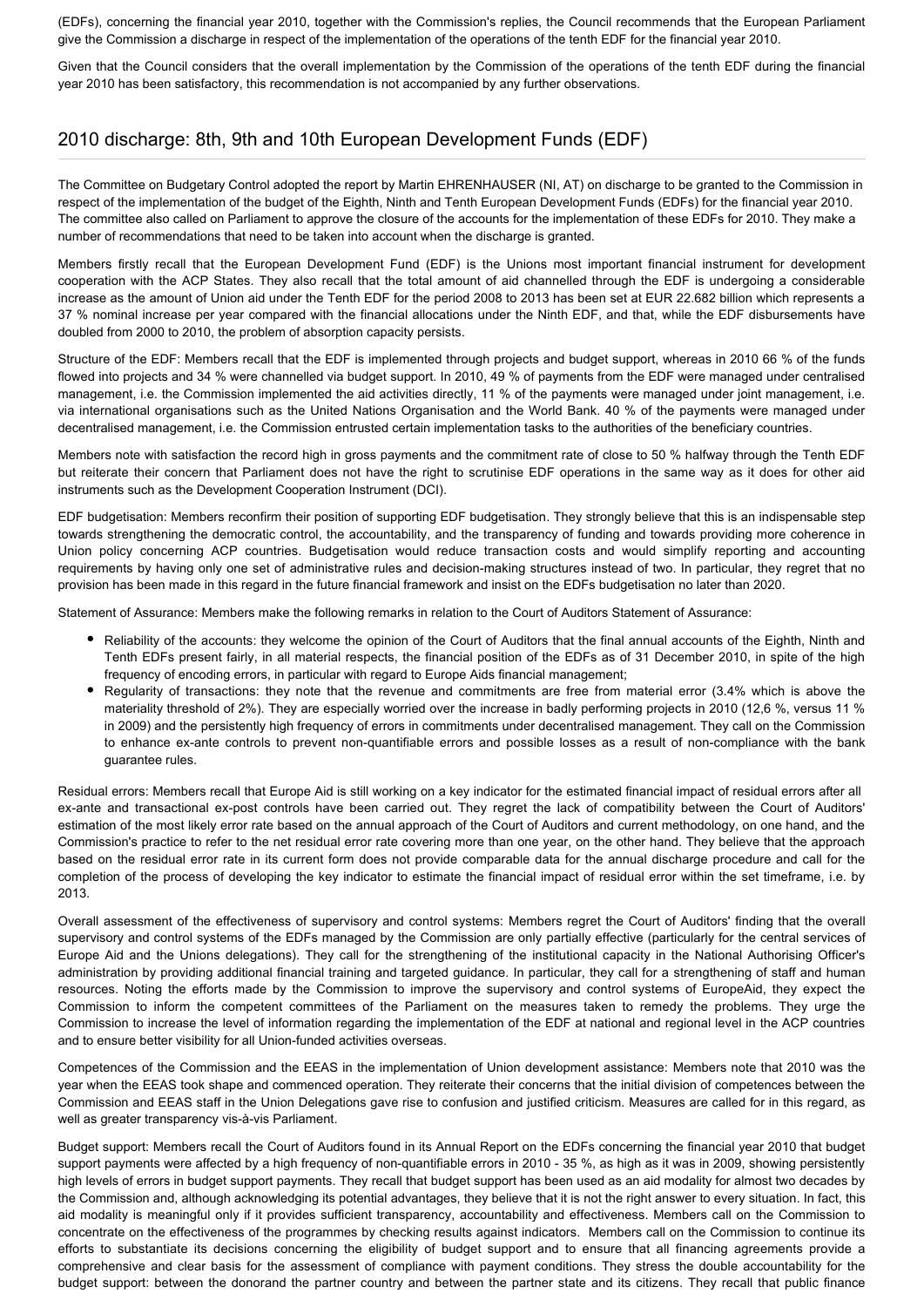management is one of the criteria for providing budget support. They call on the Commission and the Member States to create a public register in which budget support agreements, procedures and development indicators are transparently listed. They call on the Commission to ensure that budget support is reduced or cancelled when clear goals are not achieved. They urge the Commission once again to help partner countries develop parliamentary control and audit capacities.

Development priorities, Development Cooperation with higher Impact: Members stress that good governance, democracy, respect of human rights, and poverty reduction must be integrated goals of the implementing organisations in countries where EDF support is distributed. They reiterate their call on the Commission to prioritise support to strengthen health systems by focusing, in particular, on targeting the poorest people, to improve the quality of learning and to help establish a policy framework which favours the poor and which is gender responsive; urges the Commission to ensure better visibility for Union-funded activities overseas.

The following additional measures are called for:

- the mobilisation of developing countries internal funds to complement European funds;
- combat the flight of capital from developing countries through corruption and large-scale tax evasion;
- respect for WTO principles and the finding of solutions to the outstanding issues concerning the proposed Economic Partnership Agreements and free trade between Europe and the ACP region;
- the introduction of control procedures to bring an end to management problems when Union funds are managed through international organisations;
- the significance of linking relief, rehabilitation and development (LRRD) in order to strengthen the links between relief, recovery and development;
- the importance that EDF funding is coordinated with other instruments (food aid, Food Security Thematic Programme, European Instrument for Democracy and Human Rights, etc.);
- better coherence and complementarity between humanitarian aid and development aid, both at policy level and in practice.

Members also point out that the Union needs a wide range of tools for development cooperation adapted to different contexts as there is no one-size-fits-all in development aid and, in particular, emphasises the need for specific tools and working methods in dealing with failed states or with deeply undemocratic countries such as Eritrea, which refuses aid to its people in spite of a rampant food crisis. On the issue of the chronic character of drought and food shortages in the Horn of Africa Members call for measures to strengthen the self-sufficiency of local farmers.

Members also raise the following points:

- Unions aid to Haiti: Members recall the earthquake in Haiti and its disastrous consequences. They regret the insufficient level of coordination between the Union Delegation and the ECHO representation and the lack of sustainability of some projects. They ask the Commission to provide Parliament with a list of projects which have been carried out during the last 15 years in Haiti. To increase the visibility of European aid, Members consider not only the flag, but also the name of the European Union should appear in PR documents rather than simply that of the Commission or of DG ECHO, which are much less identifiable to average Haitian citizens.
- Members also make a number of comments regarding the observations made by the Court of Auditors in its Special Reports 11/2010 (on the Management of General Budget Support in ACP, Latin American and Asian Countries) and 12/2010 (on Union development assistance for basic education in Sub-Saharan Africa and South Asia). In the two cases, Members call for measures to be taken to deal with the weaknesses highlighted by the Court of Auditors.

The Investment Facility: Members recall that the funds allocated to the Investment Facility from the Tenth EDF (EUR 1.53 billion for the ACP and OCTs) managed by the European Investment Bank (EIB). Once again, Members deplore the fact that the Investment Facility is not covered by the Court of Auditors Statement of Assurance or the Parliaments discharge procedure. The also stress that all the EIB operations financed from the EDF must be in full compliance with Article 208 of the Treaty on the Functioning of the European Union, according to which the reduction and eradication of poverty is the primary objective of the Union's development policy. According to Members, only pro-poor development policy can be effective and sustainable. They believe in particular that economic growth policies cannot succeed without promotion of social and environmental standards and the implementation of social protection mechanisms. They call on the EIB to link its financing projects more directly to poverty reduction and the achievement of the MDGs, human rights, corporate social responsibility, decent work and environmental principles, democracy, good governance and the set up of companies.

Members recall that 14 % of the funds from the Investment Facility (EUR 390 million) are channelled via European bilateral development financial institutions or joint ventures. They deplore the lack of transparency concerning the final beneficiaries of the funds from the Investment Facility and call on the EIB to apply stringent enhanced due diligence in accordance with standardised procedures, following international best practices, concerning the fight against money laundering and the financing of terrorism.

# 2010 discharge: 8th, 9th and 10th European Development Funds (EDF)

The European Parliament adopted by 518 votes to 76, with 36 abstentions, a decision granting discharge to the Commission on the implementation of the budget of the Eighth, Ninth and Tenth European Development Funds (EDFs) for the financial year 2010. Parliament also approved the closure of the accounts regarding these EDFs for 2010 ad approved by 558 votes to 66, with 14 abstentions, a resolution in which it makes a number of observations that need to be taken into account when granting the discharge.

Parliament recalls that the European Development Fund (EDF) is the Unions most important financial instrument for development cooperation with the ACP States. It also recalls that the total amount of aid channelled through the EDF is undergoing a considerable increase as the amount of Union aid under the Tenth EDF for the period 2008 to 2013 has been set at EUR 22.682 billion which represents a 37 % nominal increase per year compared with the financial allocations under the Ninth EDF, and that, while the EDF disbursements have doubled from 2000 to 2010, the problem of absorption capacity persists.

Structure of the EDF: Parliament recalls that the EDF is implemented through projects and budget support, whereas in 2010 66 % of the funds flowed into projects and 34 % were channelled via budget support. In 2010, 49 % of payments from the EDF were managed under centralised management, i.e. the Commission implemented the aid activities directly, 11 % of the payments were managed under joint management, i.e. via international organisations such as the United Nations Organisation and the World Bank. 40 % of the payments were managed under decentralised management, i.e. the Commission entrusted certain implementation tasks to the authorities of the beneficiary countries.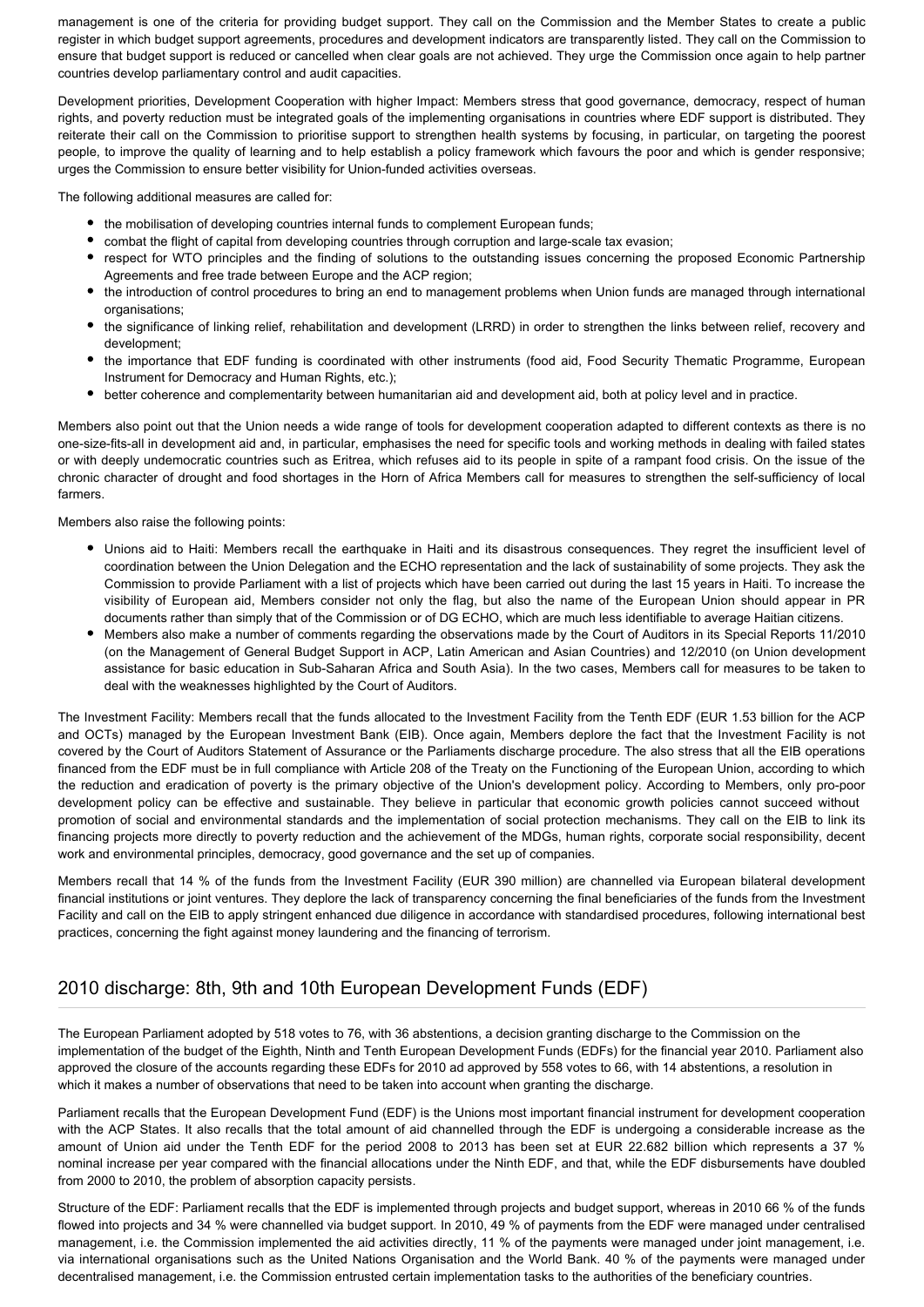It notes with satisfaction the record high in gross payments and the commitment rate of close to 50 % halfway through the Tenth EDF but reiterate its concern that Parliament does not have the right to scrutinise EDF operations in the same way as it does for other aid instruments such as the Development Cooperation Instrument (DCI).

EDF budgetisation: Parliament reconfirms its position of supporting EDF budgetisation. It strongly believes that this is an indispensable step towards strengthening the democratic control, the accountability, and the transparency of funding and towards providing more coherence in Union policy concerning ACP countries. Budgetisation would reduce transaction costs and would simplify reporting and accounting requirements by having only one set of administrative rules and decision-making structures instead of two. In particular, it regrets that no provision has been made in this regard in the future financial framework and insist on the EDFs budgetisation no later than 2020.

Statement of Assurance: Parliament makes the following remarks in relation to the Court of Auditors Statement of Assurance:

- Reliability of the accounts: it welcomes the opinion of the Court of Auditors that the final annual accounts of the Eighth, Ninth and Tenth EDFs present fairly, in all material respects, the financial position of the EDFs as of 31 December 2010, in spite of the high frequency of encoding errors, in particular with regard to Europe Aids financial management;
- Regularity of transactions: it notes that the revenue and commitments are free from material error (3.4% which is above the materiality threshold of 2%). It is especially worried over the increase in badly performing projects in 2010 (12,6 %, versus 11 % in 2009) and the persistently high frequency of errors in commitments under decentralised management. It calls on the Commission to enhance ex-ante controls to prevent non-quantifiable errors and possible losses as a result of non-compliance with the bank guarantee rules.
- Residual errors: Parliament recalls that Europe Aid is still working on a key indicator for the estimated financial impact of residual errors after all ex-ante and transactional ex-post controls have been carried out. It regrets the lack of compatibility between the Court of Auditors' estimation of the most likely error rate based on the annual approach of the Court of Auditors and current methodology, on one hand, and the Commission's practice to refer to the net residual error rate covering more than one year, on the other hand. It believes that the approach based on the residual error rate in its current form does not provide comparable data for the annual discharge procedure and call for the completion of the process of developing the key indicator to estimate the financial impact of residual error within the set timeframe, i.e. by 2013.
- Overall assessment of the effectiveness of supervisory and control systems: Parliament regrets the Court of Auditors' finding that the overall supervisory and control systems of the EDFs managed by the Commission are only partially effective (particularly for the central services of Europe Aid and the Unions delegations). It calls for the strengthening of the institutional capacity in the National Authorising Officer's administration by providing additional financial training and targeted guidance. In particular, it calls for a strengthening of staff and human resources. Noting the efforts made by the Commission to improve the supervisory and control systems of EuropeAid, it expects the Commission to inform the competent committees of the Parliament on the measures taken to remedy the problems. It urges the Commission to increase the level of information regarding the implementation of the EDF at national and regional level in the ACP countries and to ensure better visibility for all Union-funded activities overseas.
- Competences of the Commission and the EEAS in the implementation of Union development assistance: Parliament notes that 2010 was the year when the EEAS took shape and commenced operation. It reiterates its concerns that the initial division of competences between the Commission and EEAS staff in the Union Delegations gave rise to confusion and justified criticism. Measures are called for in this regard, as well as greater transparency vis-à-vis Parliament.
- Budget support: Parliament recalls the Court of Auditors found in its Annual Report on the EDFs concerning the financial year 2010 that budget support payments were affected by a high frequency of non-quantifiable errors in 2010 - 35 %, as high as it was in 2009, showing persistently high levels of errors in budget support payments. It recalls that budget support has been used as an aid modality for almost two decades by the Commission and, although acknowledging its potential advantages, it believes that it is not the right answer to every situation. In fact, this aid modality is meaningful only if it provides sufficient transparency, accountability and effectiveness. Parliament calls on the Commission to concentrate on the effectiveness of the programmes by checking results against indicators. Parliament calls on the Commission to continue its efforts to substantiate its decisions concerning the eligibility of budget support and to ensure that all financing agreements provide a comprehensive and clear basis for the assessment of compliance with payment conditions. It stresses the double accountability for the budget support: between the donor and the partner country and between the partner state and its citizens. It recalls that public finance management is one of the criteria for providing budget support. It calls on the Commission and the Member States to create a public register in which budget support agreements, procedures and development indicators are transparently listed. It calls on the Commission to ensure that budget support is reduced or cancelled when clear goals are not achieved. It urges the Commission once again to help partner countries develop parliamentary control and audit capacities.
- Development priorities, Development Cooperation with higher Impact: Parliament stresses that good governance, democracy, respect of human rights, and poverty reduction must be integrated goals of the implementing organisations in countries where EDF support is distributed. It reiterates its call on the Commission to prioritise support to strengthen health systems by focusing, in particular, on targeting the poorest people, to improve the quality of learning and to help establish a policy framework which favours the poor and which is gender responsive. It also recalls the Arab Spring of 2011 and the important of placing emphasis on democratic principles and support for democracy in the context of development aid. It urges the Commission to ensure better visibility for Union-funded activities overseas.

The following additional measures are called for:

- the mobilisation of developing countries internal funds to complement European funds;
- the creation of sources of sustainable income other than development aid ;
- combat the flight of capital from developing countries through corruption and large-scale tax evasion;
- respect for WTO principles and the finding of solutions to the outstanding issues concerning the proposed Economic Partnership Agreements and free trade between Europe and the ACP region;
- the introduction of control procedures to bring an end to management problems when Union funds are managed through international organisations:
- the significance of linking relief, rehabilitation and development (LRRD) in order to strengthen the links between relief, recovery and development;
- the importance that EDF funding is coordinated with other instruments (food aid, Food Security Thematic Programme, European Instrument for Democracy and Human Rights, etc.);
- better coherence and complementarity between humanitarian aid and development aid, both at policy level and in practice.

Parliament also points out that the Union needs a wide range of tools for development cooperation adapted to different contexts as there is no